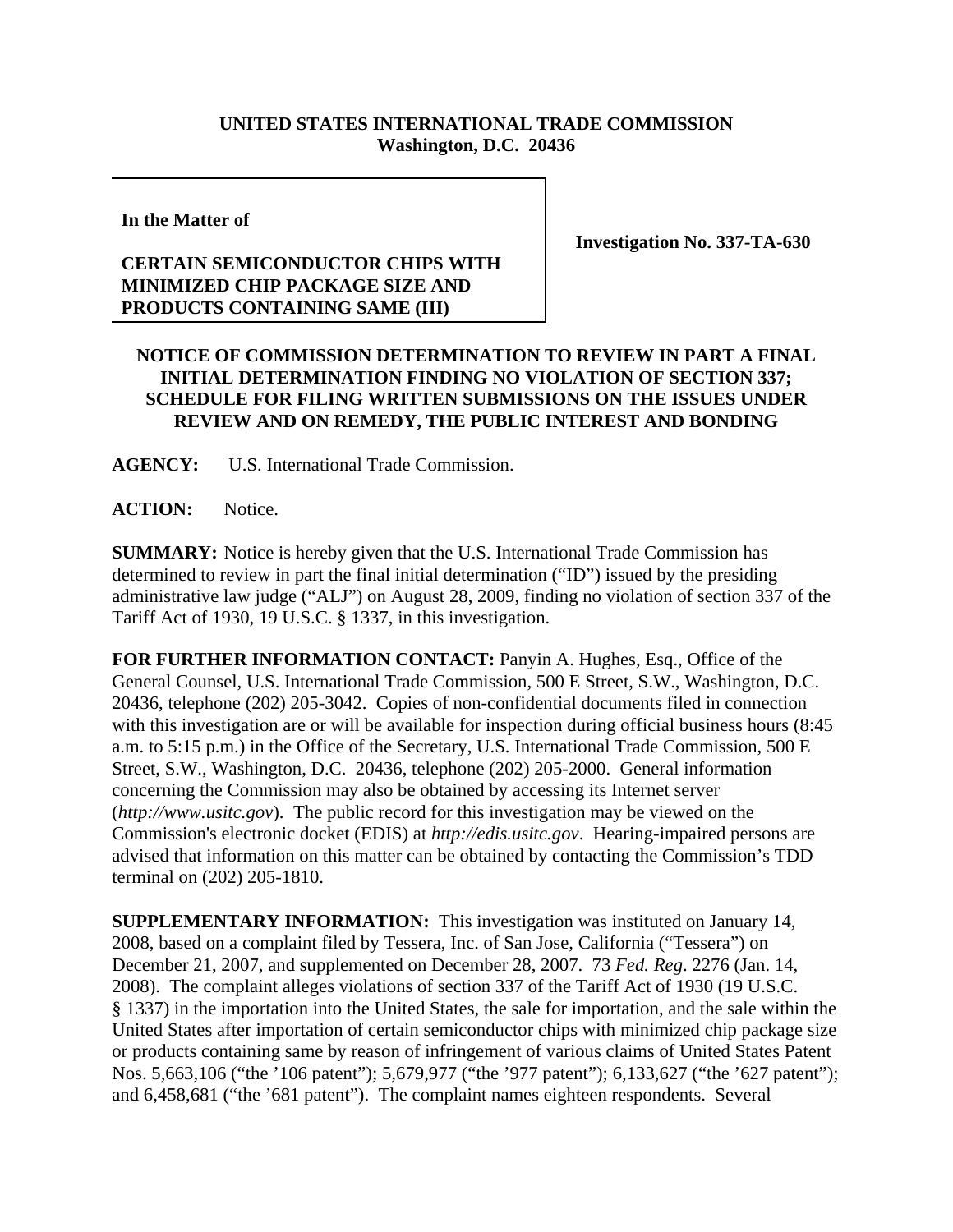respondents were terminated from the investigation based on settlement agreements and consent orders. Two respondents defaulted. The following respondents remain in the investigation: Acer Inc. of Taipei, Taiwan; Acer America Corp. of San Jose, CA; Centon Electronics, Inc. of Aliso Viejo, CA; Elpida Memory, Inc. of Tokyo, Japan and Elpida Memory (USA), Inc. of Sunnyvale, CA (collectively, "Elpida"); Kingston Technology Co., Inc. of Fountain Valley, CA; Nanya Technology Corporation of Taoyuan, Taiwan; Nanya Technology Corp. USA; Powerchip Semiconductor Corporation of Hsinchu, Taiwan; ProMOS Technologies, Inc. of Hsinchu, Taiwan; Ramaxel Technology Ltd. of Hong Kong, China; and SMART Modular Technologies, Inc. of Fremont, CA. The '681 patent was terminated from the investigation prior to the hearing.

On August 28, 2009, the ALJ issued his final ID, finding no violation of Section 337 by Respondents with respect to any of the asserted claims of the asserted patents. Specifically, the ALJ found that the accused products do not infringe the asserted claims of the '106 patent. The ALJ also found that none of the cited references anticipate the asserted claims and that none of the cited references render the asserted claims obvious. The ALJ further found that the asserted claims of the '106 patent satisfy the requirement of 35 U.S.C. § 112, first, second and fourth paragraphs. Likewise, the ALJ found that the accused products do not infringe the asserted claims of the '977 and '627 patents and that none of the cited references anticipate the asserted claims of the patents. The ALJ further found that the asserted claims of the '977 and '627 patents satisfy the definiteness requirement of 35 U.S.C. § 112, second paragraph, and that Respondents waived their argument with respect to obviousness. The ALJ also found that all chips Respondents purchased from Tessera licensees were authorized to be sold by Tessera and, thus, Tessera's rights in those chips became subject to exhaustion, but that Respondents, except Elpida, did not purchase all their chips from Tessera licensees.

On September 17, 2009, Tessera and the Commission investigative attorney filed petitions for review of the ID. That same day, Respondents filed contingent petitions for review of the ID. On October 1, 2009, the parties filed responses to the various petitions and contingent petitions for review.

Having examined the record of this investigation, including the ALJ's final ID, the petitions for review, and the responses thereto, the Commission has determined to review the final ID in part. Specifically, the Commission has determined to review (1) the finding that the claim term "top layer" recited in claim 1 of the '106 patent means "an outer layer of the chip assembly upon which the terminals are fixed," the requirement that "the 'top layer' is a single layer," and the effect of the findings on the infringement analysis, invalidity analysis and domestic industry analysis; (2) the finding that the claim term "thereon" recited in claim 1 of the '106 patent requires "disposing the terminals on the top surface of the top layer," and its effect on the infringement analysis, invalidity analysis and domestic industry analysis; (3) the finding that the Direct Loading testing methodology employed by Tessera's expert to prove infringement is unreliable; and (4) the finding that the 1989 Motorola OMPAC 68-pin chip package fails to anticipate claims 17 and 18 of the '977 patent. The Commission has determined not to review the remaining issues raised by the petitions for review.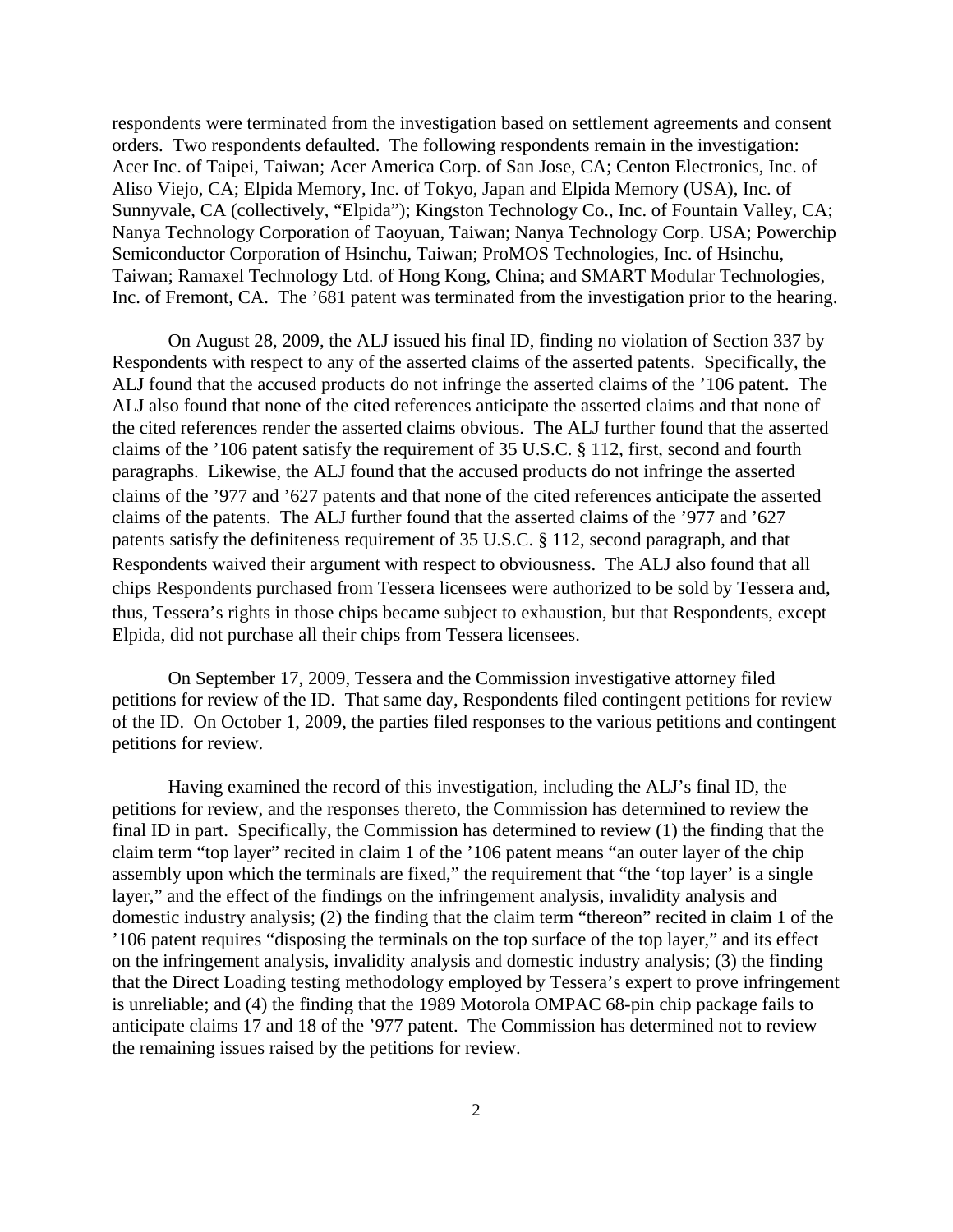The parties are requested to brief their positions on the issues under review with reference to the applicable law and the evidentiary record. In connection with its review, the Commission is particularly interested in responses to the following questions:

- 1. Would the accused products infringe the asserted claims of the '106 patent if construction of the claim term "top layer" does not encompass only a single layer? Please cite record evidence and/or relevant legal precedent to support your position.
- 2. Did the patentees of the '106 patent expressly disclaim the embodiment described in Figure 7 of United States Patent No. 5,148, 265 ("the '265 patent")? How would that affect the infringement analysis of the asserted claims of the '106 patent? *See* '106 Patent Prosecution History (JX-167) June 24, 1996, Office Action and December 24, 1996, Amendment; '265 patent (JX-2) at column 14, lines 19-34; FIG. 7. Please cite record evidence and relevant legal authority to support your position.
- 3. Does Dr. Qu state anywhere in the record that he relied on his direct loading testing methodology to independently prove infringement of the asserted claims of the '977 and '627 patents by the accused packages? Please cite only record evidence.
- 4. Was Dr. Qu's demonstrated stress relief in the solder balls of the accused packages due to terminal-to-chip displacement caused by the applied external load? Please cite only record evidence.

In connection with the final disposition of this investigation, the Commission may (1) issue an order that could result in the exclusion of the subject articles from entry into the United States, and/or (2) issue one or more cease and desist orders that could result in the respondent(s) being required to cease and desist from engaging in unfair acts in the importation and sale of such articles. Accordingly, the Commission is interested in receiving written submissions that address the form of remedy, if any, that should be ordered. If a party seeks exclusion of an article from entry into the United States for purposes other than entry for consumption, the party should so indicate and provide information establishing that activities involving other types of entry either are adversely affecting it or likely to do so. For background, *see In the Matter of Certain Devices for Connecting Computers via Telephone Lines*, Inv. No. 337-TA-360, USITC Pub. No. 2843 (December 1994) (Commission Opinion).

If the Commission contemplates some form of remedy, it must consider the effects of that remedy upon the public interest. The factors the Commission will consider include the effect that an exclusion order and/or cease and desist orders would have on (1) the public health and welfare, (2) competitive conditions in the U.S. economy, (3) U.S. production of articles that are like or directly competitive with those that are subject to investigation, and (4) U.S. consumers. The Commission is therefore interested in receiving written submissions that address the